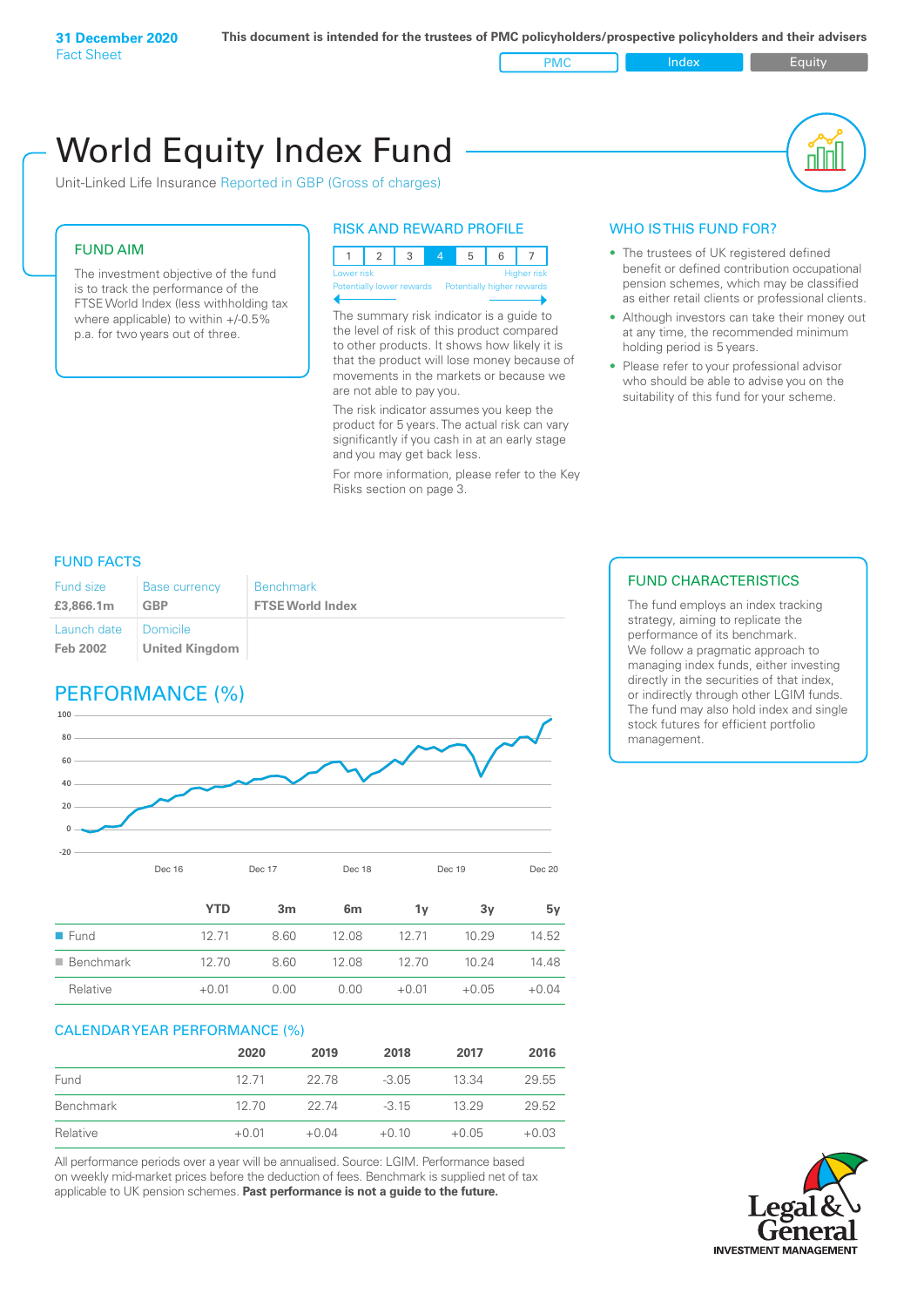# PORTFOLIO BREAKDOWN

All data source LGIM unless otherwise stated. Totals may not sum due to rounding. In order to minimise transaction costs, the Fund will not always own all the assets that constitute the index and on occasion it will own assets that are not in the index.



#### SECTOR (%)

| $\blacksquare$ Technology  | 22.2 |
|----------------------------|------|
| $\blacksquare$ Financials  | 17.3 |
| $\blacksquare$ Industrials | 13.2 |
| ■ Consumer Services        | 12.0 |
| $\blacksquare$ Health Care | 11.7 |
| Consumer Goods             | 11.4 |
| ■ Basic Materials          | 41   |
| $\Box$ Oil & Gas           | 29   |
| $\blacksquare$ Utilities   | 29   |
| $\Box$ Other               | 23   |
|                            |      |



| ■ Large            | 80.7 |
|--------------------|------|
| $\blacksquare$ Mid | 19.3 |

■ Top 10 holdings 15.9% Rest of portfolio 84.1% No. of holdings in fund 2,620 No. of holdings in index 2,567

| Apple Inc                          | 39             |
|------------------------------------|----------------|
| Microsoft Corp                     | 3.1            |
| Amazon Com Inc                     | 25             |
| Facebook                           | 12             |
| Tesla Inc                          | 10             |
| Alphabet CI A                      | 1 <sub>0</sub> |
| Alphabet CI C                      | 09             |
| Taiwan Semiconductor Manufacturing | 0 S            |
| Johnson & Johnson                  | 08             |
| JPMorgan Chase & Co                | () /           |
|                                    |                |

#### COUNTRY (%)

|   | <b>United States</b> | 61.0 |  |
|---|----------------------|------|--|
|   | Japan                | 8.0  |  |
| 4 | United Kingdom       | 4.4  |  |
|   | France               | 3.1  |  |
|   | Germany              | 2.8  |  |
| ÷ | Switzerland          | 2.7  |  |
|   | Canada               | 2.6  |  |
|   | Australia            | 2.3  |  |
|   | Korea                | 1.9  |  |
|   | Other                | 11.3 |  |
|   |                      |      |  |



comprises 25 fund managers, supported by two analysts. Management oversight is provided by the Global Head of Index Funds. The team has average industry experience of 15 years, of which seven years has been at LGIM, and is focused on achieving the equally important objectives of close tracking and maximising returns.